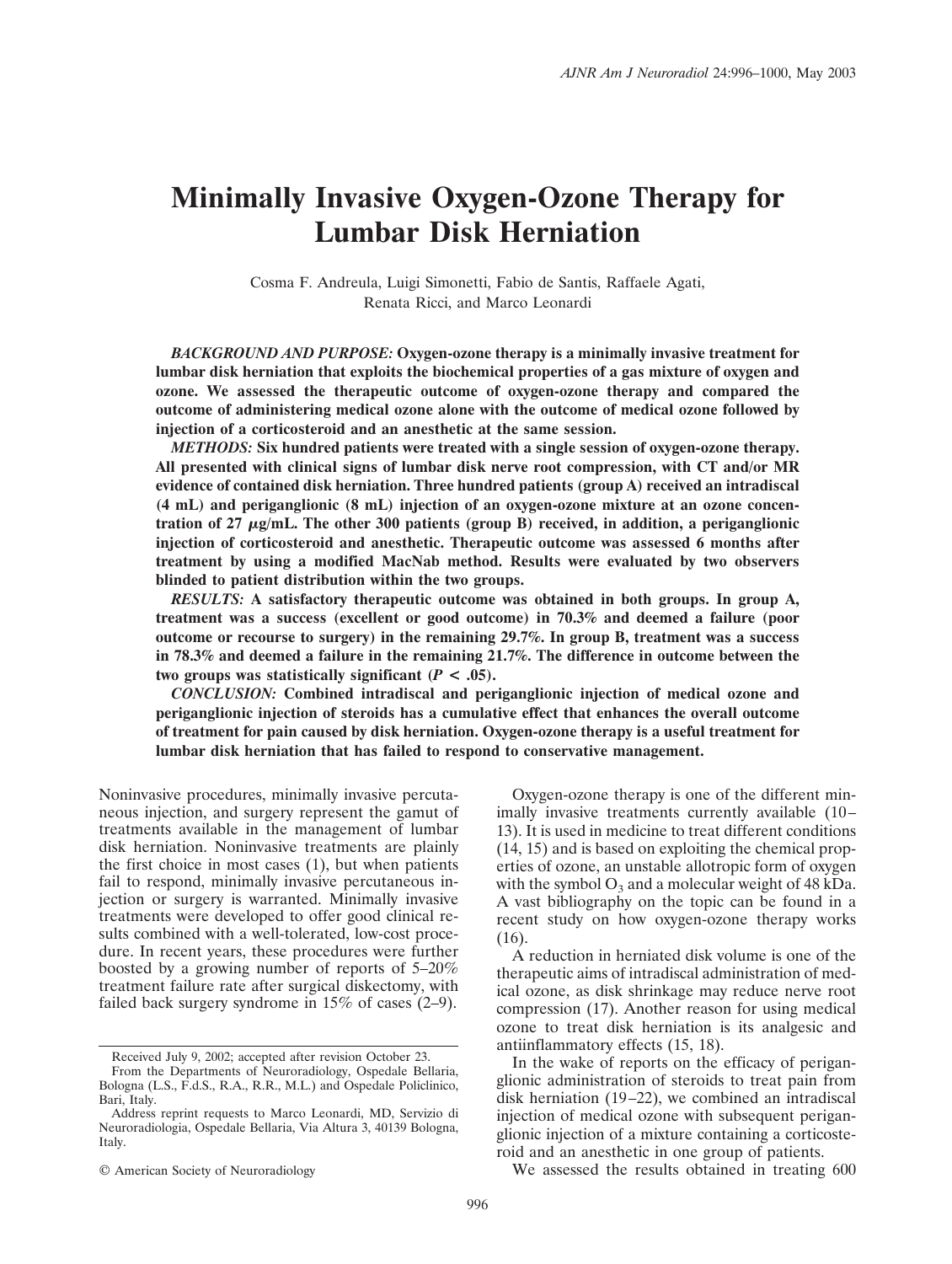

Fig. 1. Puncture at L4-L5 performed under CT guidance.

patients with oxygen-ozone therapy and compared the outcome in patients receiving medical ozone alone with that in patients who also received a corticosteroid and anesthetic mixture injected at the same session.

# **Methods**

From January 1999 to March 2001, 600 patients aged 20–80 years were treated with a single session of oxygen-ozone therapy. The patients observed in this multicenter study had not been randomized, nor was the treatment compared with an accepted reference standard since ethical constraints precluded a randomized blind study design (23). These patients represent a consecutive sequence of patients who presented with lumbar disk herniation during the 2 years and who were judged not to be surgical candidates for clinical or anatomic reasons. Informed consent was obtained from all patients.

Three hundred patients (group A, Bellaria Hospital, Bologna, Italy) received an intradiscal (4 mL) and periganglionic (8 mL) injection of an oxygen-ozone mixture with an ozone concentration of 27  $\mu$ g/mL. The other 300 patients (group B, Anthea Hospital, Bari, Italy) received identical oxygen-ozone injections, followed by a periganglionic injection of corticosteroid (1 mL of Depo-Medrone 40 mg [Pharmacia & Upjohn, Milan, Italy]) and anesthetic (2 mL of Marcain 0.5% [Biologici Italia Laboratories, Novate Milanese, MI, Italy]) at the same session. The oxygen-ozone gas mixture was obtained by using a Multiossigen PM95 generator (Multiossigen s.r.l., Gorle, BG, Italy).

Intradiscal and periganglionic injection was administered by means of an extraspinal lateral approach, using a 22-gauge 17.78-cm Becton Dickinson spinal needle (Quincke Type Point; Becton Dickinson & Co., Franklin Lakes, NJ), as used for discography under fluoroscopic guidance (group A) (12, 24, 25) or CT guidance (group B) (26) (Fig 1), from the same side as the main location of symptoms. The gas mixture was injected by using a polypropylene syringe with the interconnection of a millipore filter (Fig 2). Time for injection was globally 15 seconds. A longer time is not suitable because of the unstable condition of medical ozone, which starts decaying  $(2 \mu g/mL)$ after about 20 seconds. No premedication or anesthesia was given to either group, and the procedure was performed at an outpatient facility. The L4–5 level was the most frequently treated (61.8%); L1–2, 0.7%; L2–3, 1.2%; L3–4, 8.7%; L5-S1, 27.6%.

Selection criteria for oxygen-ozone therapy were the following. Clinical criterion was low back pain resistant to conserva-



Fig 2. Injection of the oxygen-ozone mixture through a millipore filter.

tive management (drugs, physiotherapy, and others), lasting at least 3 months. Neurologic criterion was low back pain with positive signs of nerve root involvement, with or without paraesthesia or hypaesthesia, with appropriate dermatome distribution. Neuroradiologic criteria were CT and/or MR evidence of contained disk herniation, in line with the patient's clinical symptoms, with or without disk degeneration, and residues of surgical microdiskectomy with recurrent herniation.

Exclusion criteria for oxygen-ozone therapy were neuroradiologic evidence of disk prolapse or free fragments of herniated disk, and major neurologic deficit correlated to disk disease. In these cases, the patients underwent surgical treatment.

At the end of treatment, patients were advised to rest in supine decubitus position for 2 hours. All patients were discharged on the same day as treatment. On discharge, patients were instructed to gradually resume motor activity. All patients underwent follow-up examinations 2 weeks, 2 months, and 6 months after treatment.

Clinical outcome was assessed 6 months after treatment by applying the modified MacNab method (Table ) (8, 27). Results were evaluated by two observers (R.R., F.d.S.) who were blinded to patient distribution within the two groups, by using a questionnaire and direct patient interviews. Statistical analysis was performed by means of the  $\chi^2$  test.

#### **Modified MacNab method for assessing clinical outcome after oxygen-ozone therapy**

| Outcome              | Description                                           |
|----------------------|-------------------------------------------------------|
| Successful treatment |                                                       |
| Excellent            | Disappearance of symptoms                             |
|                      | Complete recovery in working<br>and sports activities |
| Good                 | Occasional episodes of low back<br>pain or sciatica   |
|                      | No limitations of occupational<br>activities          |
| Failure of treatment |                                                       |
| Poor                 | Insufficient improvement of<br>symptoms               |
|                      | Periodic administration of drugs                      |
|                      | Limitation of physical activities                     |
| Surgery              | No improvement                                        |
|                      | Worsening of clinical situation                       |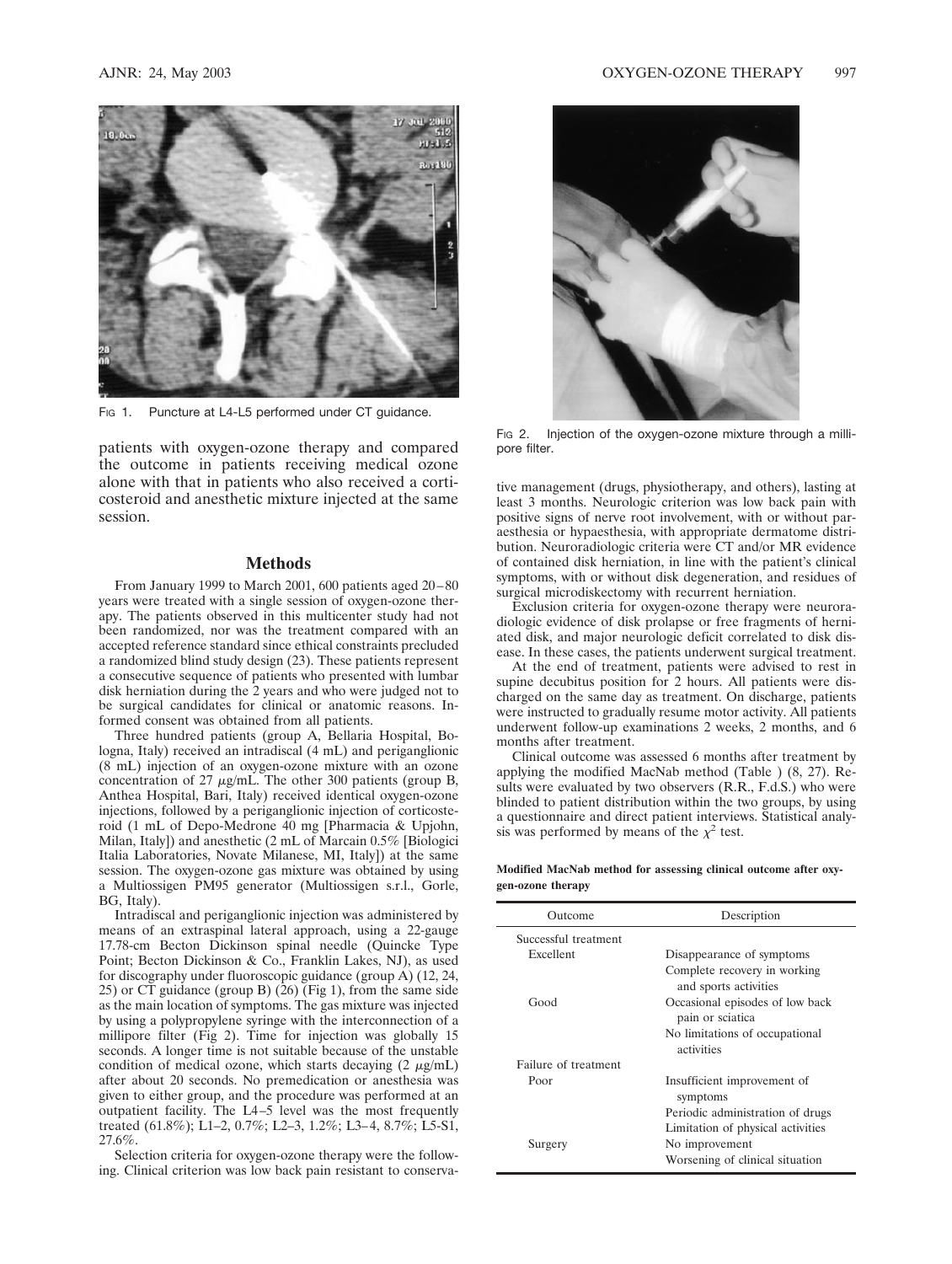

Fig 3. Therapeutic outcome 6 months after oxygen-ozone therapy. Light gray bars indicate group A (n=300); dark gray bars, group B (n=300). Numbers at top of bars are percentages.

#### **Results**

Treatment was a success in 211 patients (70.3%) in group A and 235 patients (78.3%) in group B. In the remaining 89 patients (29.7%) in group A and 65 patients (21.7%) in group B, treatment was deemed a failure. The difference in outcome in the two groups was statistically significant at  $\chi^2$  test (*P* < .05).

Among the group A patients whose treatment was a success, outcome was excellent in 151 patients (50.3%) and good in 60 (20%). Among the patients in group A whose treatment was a failure, this was poor in 75 (25%) and poor with recourse to surgery in 14  $(4.7\%)$  (Fig 3). Among the patients in group B whose treatment was a success, outcome was excellent in 160 cases  $(53.3\%)$  and good in 75  $(25\%)$ . Among the patients in group B whose treatment was a failure, this was poor in 50 (16.7%) and poor with recourse to surgery in 15 (5%) (Fig 3).

Complications occurred in two group B patients, who presented with episodes of impaired sensitivity in the lower limb ipsilateral to the treatment; the episode resolved spontaneously within 2 hours.

### **Discussion**

The appropriate treatment of lumbar sciatica and disk herniation is a challenge, particularly because the concept of a disk hernia represents only a simplification of the problem. So many largely unknown or poorly understood factors are involved in the pathophysiology of this disease that the right treatment is very difficult to pinpoint; this is the main reason so many treatments are continuously proposed. In addition, many specialists are convinced that conservative treatment offers the same level of results, if checked at a late follow-up, with surgery being undertaken less frequently. In this setting, attention has focused on minimally invasive treatments. Our study addressed the use of an oxygen-ozone mixture, the least invasive technique currently available.

Oxygen-ozone therapy exploits the chemical properties of ozone, an unstable allotropic form of oxygen with the symbol  $O_3$  and a molecular weight of 48 kDa. Many biologic effects have been attributed to ozone: increased glycolysis (28); effects on red blood cells (29, 30); effects on rheology (31); bactericidal, fungicide, and virustatic (28); immunomodulating action (29, 32); and analgesic and antiinflammatory effects (15, 18). This broad spectrum of action explains the many indications for medical ozone administration (14).

The dose of ozone administered is crucial (33) and must not exceed the capacity of antioxidant enzymes (superoxide dismutase and catalase)and glutathione to prevent accumulation of the superoxide anion  $(O<sub>2</sub>)$  and hydrogen peroxide  $(H<sub>2</sub>O<sub>2</sub>)$  (34–36), which can cause cell membrane degradation (33, 37). Free radicals are mainly formed by ozone in a medium with a pH higher than 8, whereas at a pH less than 7.5 the ozonolysis mechanism prevails, mainly leading to the formation of peroxides (35, 38).

In oxygen-ozone therapy, ozone is administered in the form of an oxygen-ozone gas mixture, medical ozone, at nontoxic concentrations varying from 1 to  $40 \mu$ g of ozone per milliliter of oxygen (14). Empirical studies performed in vivo on rabbits and in vitro on resected human disk specimens have demonstrated that for intradiscal administration the optimal concentration of ozone per milliliter of oxygen is  $27 \mu$ g. At this concentration, ozone has a direct effect on the proteoglycans composing the disk's nucleus pulposus, resulting in its release of water molecules and subsequent cell degeneration of the matrix, which is replaced by fibrous tissues in the space of 5 weeks and the formation of new blood cells. Together, these events result in a reduction in disk volume (15).

In our series, these effects were confirmed in five histologic disk specimens removed during surgical microdiskectomy from patients who had received intradiscal injections of medical ozone at a concentration of 27  $\mu$ g/mL. The specific feature of oxygenozone therapy noted in these specimens was dehydration of the fibrillary matrix of the nucleus pulposus, revealing collagen fibers and signs of regression (vacuole formation and fragmentation)—a sort of disk "mummification." The other findings such as chondrocyte hyperplasia at the lesion margin, proliferating and large, and signs of new blood cell formation accompanied by mainly lymphocyte inflammatory tissue are commonly encountered at histopathologic examination of a herniated disk not treated with medical ozone (39) (Fig 4). A reduction in herniated disk volume is one of the therapeutic motives for intradiscal administration of medical ozone, as a reduction in disk size may reduce nerve root compression (17). Disk shrinkage may also help to reduce venous stasis caused by disk compression of vessels, thereby improving local microcirculation and increasing the supply of oxygen. This effect has a positive effect on pain as the nerve roots are sensitive to hypoxia. Another reason for using medical ozone to treat disk herniation is its analgesic and antiinflammatory effects (15, 18), which may counteract disk-induced pain (40, 41). This action is correlated to inhibited synthesis of proinflammatory prostaglandins or release of bradykinin or release of algogenic compounds; increased release of antagonists or soluble receptors able to neutralize proinflammatory cytokines like interleukin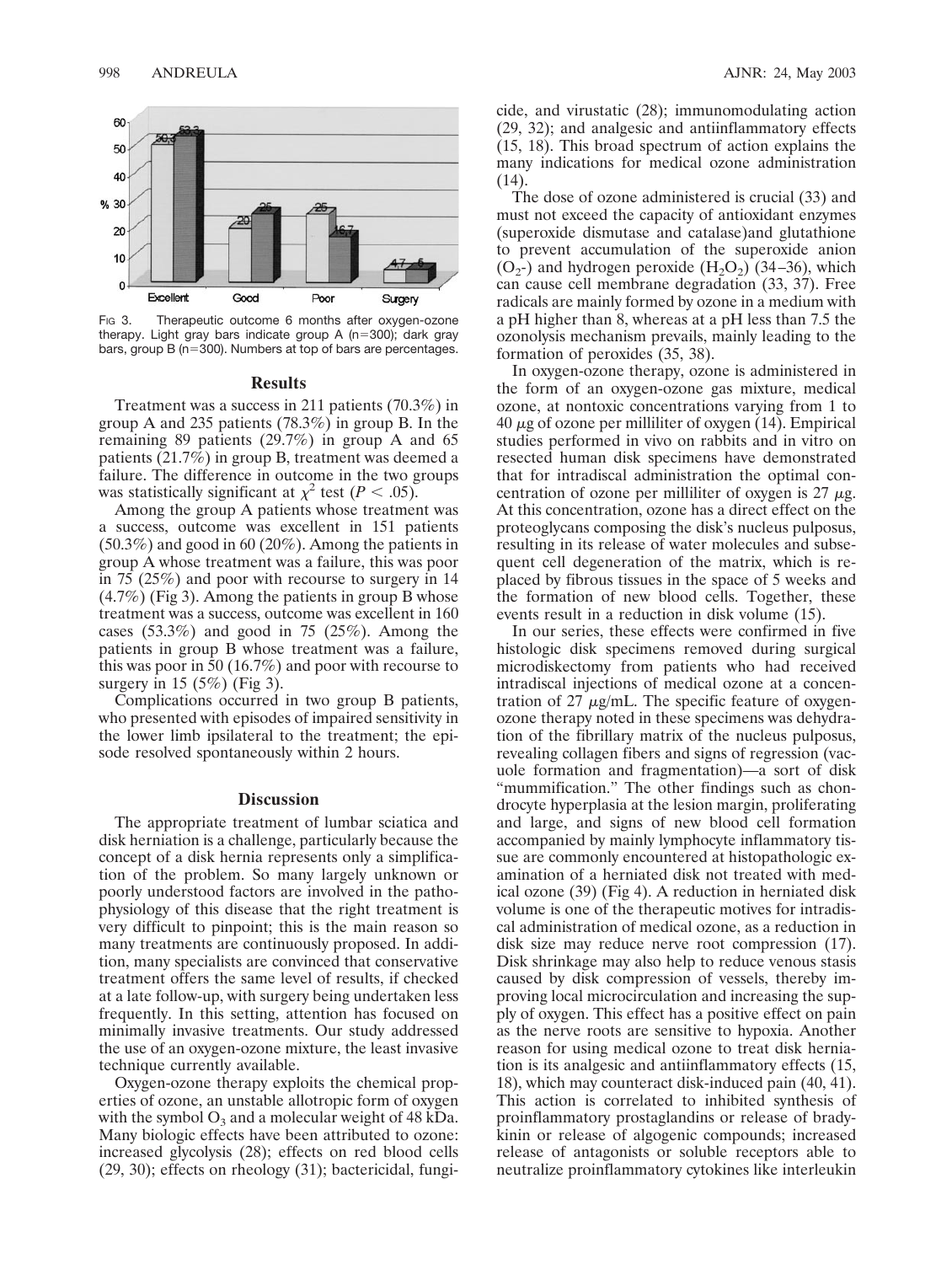

FIG 4. A, Low-magnification photomicrograph of histologic specimen of the intervertebral disk shows chronic inflammatory infiltrate (hematoxylin & eosin stain; original magnification,  $\times$ 4). *B*, Higher magnification photomicrograph of histologic disk

specimen discloses the lymphocytic nature of the infiltrate (hematoxylin & eosin stain; original magnification,  $\times$ 10).

(IL)-1, IL-2, IL-8, IL-12, IL-15, interferon- $\alpha$ , and tumor necrosis factor- $\alpha$ ; and increased release of immunosuppressor cytokines like transforming growth factor- $\beta$ 1 and IL-10 (15, 18).

In the wake of literature reports on the efficacy of periganglionic administration of steroids to treat diskinduced pain (19– 22), this study combined intradiscal injection of medical ozone with subsequent periganglionic injection of a corticosteroid and anesthetic mixture (group B) and compared the outcome to findings in patients receiving intradiscal ozone injection alone (group A). The mechanisms underlying the periganglionic administration of steroids are correlated to both the substance administered and the strategic role of the spinal ganglion in causing and transmitting pain (14, 42– 44). Therapeutic outcome evaluated 6 months after treatment was a success in 70.3% of group A patients and 78.3% of group B patients, whereas the failure rate was 29.7% in group A and 21.7% in group B. Group B therefore presented a cumulative effect of corticosteroid and ozone effects that enhanced the therapeutic success rate. The combined intradiscal and periganglionic injection of medical ozone and periganglionic injection of a corticosteroid is thought to affect both the mechanical and inflammatory components of pain caused by disk herniation, enhancing the effect of periganglionic injection of steroids alone (19–22).

In our group B patients, anesthetic administration may have led to early improvement in pain, as most patients with an excellent or good outcome had a clinical course as follows: 1) immediate total or partial remission of pain, 2) stability or mild worsening of pain in the subsequent 2 weeks, and 3) a second improvement phase in the space of 6–8 weeks. The initial phase of immediate pain relief was much less evident in group A patients in whom symptoms improved gradually.

Comparison of our results with those of other percutaneous treatments for disk herniation indicates that the outcome in our series was satisfactory. In particular, our success rates are similar to those of enzymatic chemonucleolysis (5–7, 45, 46). This is important as these two procedures are similar, although oxygen-ozone therapy is less invasive for the following reasons: the needle used is narrower and hence less traumatic; there are no allergic or anaphylactic reactions (0.5% and 0.05%, respectively) and hence premedication is not required; discomfort after treatment and recommended bed rest are 2–3 days compared with the 1–2 weeks advised after enzymatic chemonucleolysis; and treatment can be repeated. Also, ozone has a well known antiseptic activity, reducing the risk of infectious complications (25).

The patients in our series who failed to benefit from oxygen-ozone therapy subsequently underwent surgery. In all cases, the previous oxygen-ozone treatment had no negative effect on the surgical procedure. The complications we encountered in two of our group B patients are thought to have been caused by the periganglionic injection of anesthetic.

# **Conclusion**

Our study provides evidence that the combined intradiscal and periganglionic injection of medical ozone and periganglionic injection of steroids has a cumulative effect that enhances the overall outcome of treatment. For this reason, oxygen-ozone therapy is an option to treat lumbar disk herniation that has failed to respond to conservative management, before recourse to surgery or when surgery is not possible.

## **References**

- 1. Eckel TS. **Advances in spinal imaging and interventions (abstr)**. Presented at the 40th annual meeting of the American Society of Neuroradiology, Vancouver, May 11–17, 2002
- 2. Crock HV. **Observation on the management of failed spinal operations.** *J Bone Joint Surg Br* 1976;58:193–199
- 3. Greenwood J, McGuire TH, Kimbell F. **A study of the causes of failure in the herniated intervertebral disc operation: an analysis of 67 reoperated cases.** *J Neurosurg* 1952;9:15–20
- 4. Law JD, Lehman RW, Kirsc WM. **Reoperation after lumbar intervertebral disc surgery.** *J Neurosurg* 1978;48:259–263
- 5. Matsui H, Terahata N, Tsuji H. **Familial predisposition and clustering for juvenile lumbar disc herniation.** *Spine* 1992;17:1323– 1328
- 6. Pheasant HC. **Sources of failure in laminectomies.** *Orthop Clin North Am* 1975;6:319–329
- 7. Spaziante R. **La terapia chirurgica nel conflitto disco-radicolare.** *Riv Neuroradiol* 1997;10:545–550
- 8. Muto M, Avella F. **Percutaneous treatment of herniated lumbar**